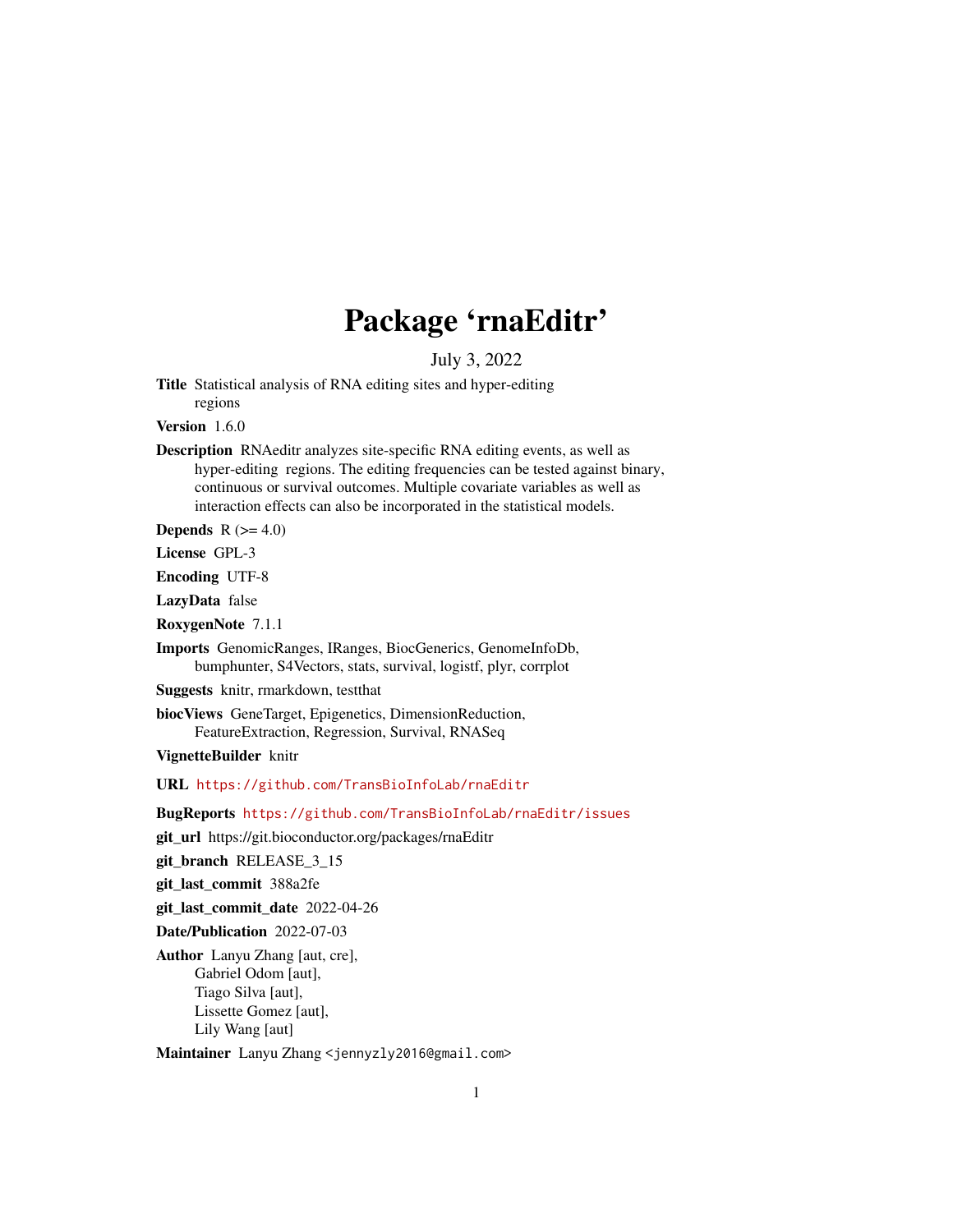## <span id="page-1-0"></span>R topics documented:

| Index | 14 |
|-------|----|
|       |    |
|       |    |
|       |    |
|       |    |
|       |    |
|       |    |
|       |    |
|       |    |
|       |    |

<span id="page-1-1"></span>AllCloseByRegions *Extract clusters of RNA editing sites located closely in genomic regions.*

#### Description

A wrapper function to extract clusters of RNA editing sites that are located closely in genomic regions.

#### Usage

```
AllCloseByRegions(
  regions_gr,
  rnaEditMatrix,
  maxGap = 50,
  minSites = 3,
  progressBar = "time"
)
```
Arguments

| regions_gr    | A GRanges object of input genomic regions.                                                                                                                                                                                                                   |
|---------------|--------------------------------------------------------------------------------------------------------------------------------------------------------------------------------------------------------------------------------------------------------------|
| rnaEditMatrix | A matrix (or data frame) of RNA editing level values on individual sites, with<br>row names as site IDs in the form of "chrAA:XXXXXXXX", and column names<br>as sample IDs. Please make sure to follow the format of example dataset $(data(rnaedit_d f))$ . |
| maxGap        | An integer, genomic locations within maxGap from each other are placed into<br>the same cluster. Defaults to 50.                                                                                                                                             |
| minSites      | An integer, minimum number of RNA editing sites within each resulting cluster.<br>Defaults to 3.                                                                                                                                                             |
| progressBar   | Name of the progress bar to use. There are currently five types of progress<br>bars: "time", "none", "text", "tk", and "win". Defaults to "time". See<br>create_progress_bar for more details.                                                               |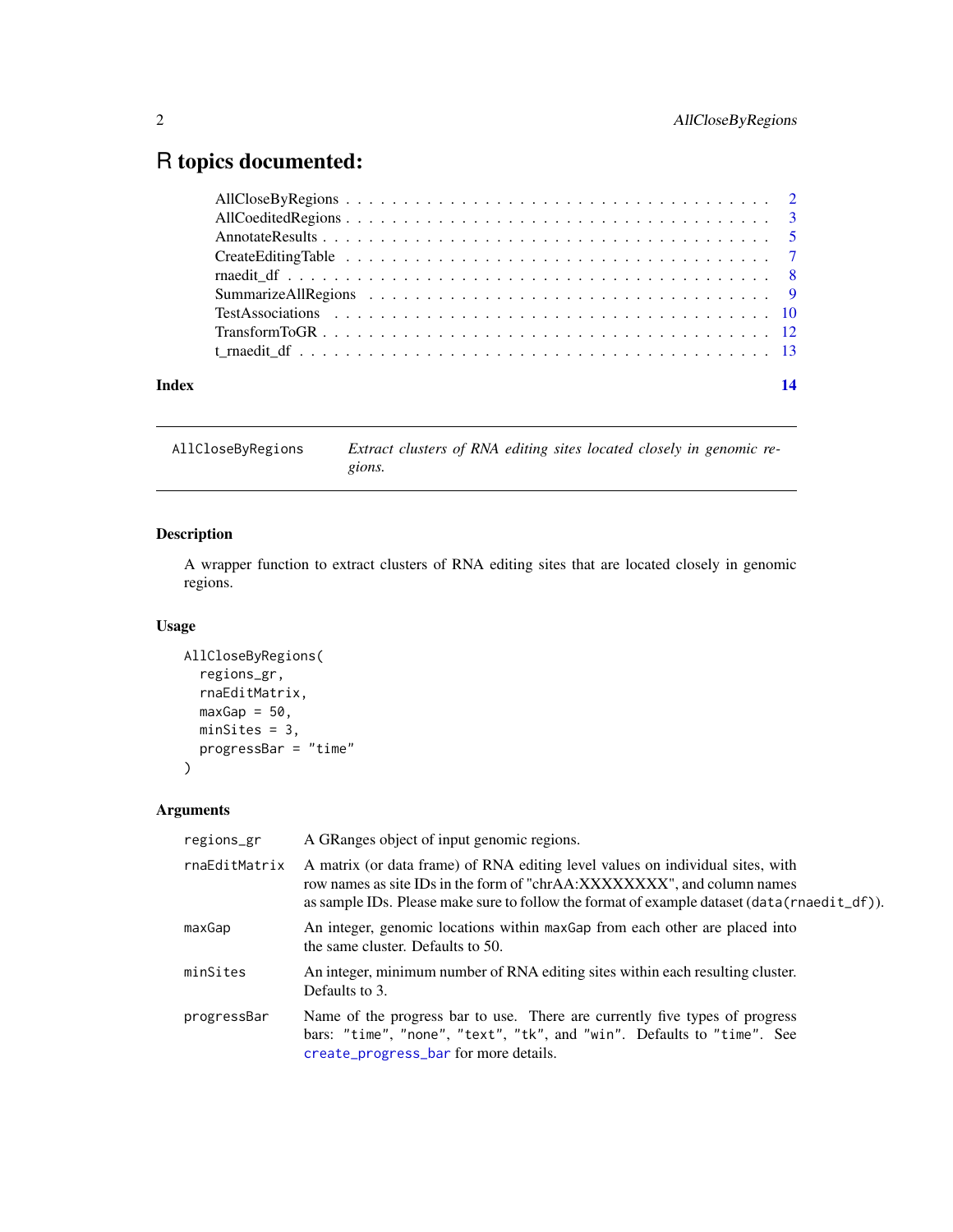#### <span id="page-2-0"></span>Details

The algorithm of this function is based on the [clusterMaker](#page-0-0) function in the bumphunter R package. Each cluster is essentially a group of site locations such that two consecutive locations in the cluster are separated by less than maxGap.

#### Value

A GRanges object containing genomic regions of RNA editing sites located closely within each input pre-defined genomic region.

#### See Also

[TransformToGR](#page-11-1), [AllCoeditedRegions](#page-2-1), [CreateEditingTable](#page-6-1), [SummarizeAllRegions](#page-8-1), [TestAssociations](#page-9-1), [AnnotateResults](#page-4-1)

#### Examples

```
data(rnaedit_df)
exm_regions <- TransformToGR(
  genes_char = c("PHACTR4", "CCR5", "METTL7A"),
  type = "symbol",
  genome = "hg19"
)
AllCloseByRegions(
  regions_gr = exm_regions,
 rnaEditMatrix = rnaedit_df,
 maxGap = 50,
 minSites = 3,
 progressBar = "time"
\lambda
```
<span id="page-2-1"></span>AllCoeditedRegions *Extracts contiguous co-edited genomic regions from input genomic regions .*

#### Description

A wrapper function to extract contiguous co-edited genomic regions from input genomic regions.

#### Usage

```
AllCoeditedRegions(
  regions_gr,
  rnaEditMatrix,
  output = c("GRanges", "dataframe"),
```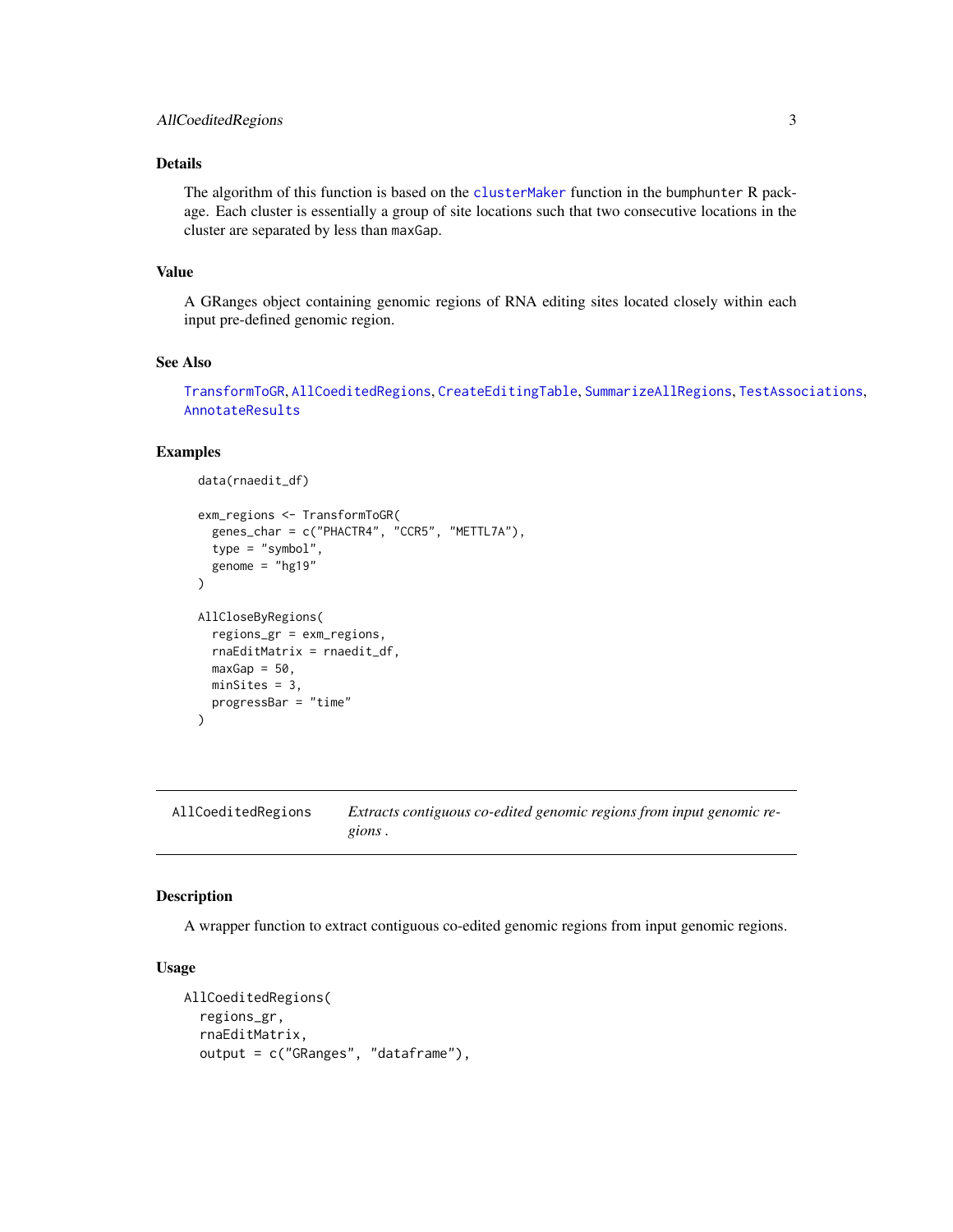```
rDropThresh\_num = 0.4,
 minPairCorr = 0.1,
 minSites = 3,
 method = c("spearman", "pearson"),
 returnAllSites = FALSE,
 progressBar = "time",
 verbose = TRUE
\mathcal{L}
```
#### Arguments

| regions_gr      | A GRanges object of input genomic regions.                                                                                                                                                                                                                             |
|-----------------|------------------------------------------------------------------------------------------------------------------------------------------------------------------------------------------------------------------------------------------------------------------------|
| rnaEditMatrix   | A matrix (or data frame) of RNA editing level values on individual sites, with<br>row names as site IDs in the form of "chrAA:XXXXXXXX", and column names<br>as sample IDs. Please make sure to follow the format of example dataset (data(rnaedit_df)).               |
| output          | Type of output data. Defaults to "GRanges".                                                                                                                                                                                                                            |
| rDropThresh_num |                                                                                                                                                                                                                                                                        |
|                 | Threshold for minimum correlation between RNA editing levels of one site and<br>the mean RNA editing levels of the rest of the sites. Please set a number between<br>0 and 1. Defaults to 0.4.                                                                         |
| minPairCorr     | Threshold for minimum pairwise correlation of sites within a selected cluster.<br>To use this filter, set a number between -1 and 1 (defaults to 0.1). To select all<br>clusters (i.e. no filter), please set this argument to -1.                                     |
| minSites        | Minimum number of sites to be considered as a region. Only regions with more<br>than minSites number of sites will be returned.                                                                                                                                        |
| method          | Method for computing correlation. Defaults to "spearman".                                                                                                                                                                                                              |
| returnAllSites  | When no contiguous co-edited regions are found in an input genomic region,<br>returnAllSites = TRUE indicates returning all the sites in the input region,<br>while returnAllSites = FALSE indicates not returning any site from input re-<br>gion. Defaults to FALSE. |
| progressBar     | Name of the progress bar to use. There are currently five types of progress<br>bars: "time", "none", "text", "tk", and "win". Defaults to "time". See<br>create_progress_bar for more details.                                                                         |
| verbose         | Should messages and warnings be displayed? Defaults to FALSE, but is set to<br>TRUE when called from within SingleCoeditedRegion().                                                                                                                                    |

#### Value

When output is set as "GRanges", a GRanges object with seqnames, ranges and strand of the contiguous co-edited regions will be returned. When output is set as "dataframe", a data frame with following columns will be returned:

- site : site ID.
- chr : chromosome number.
- pos : genomic position number.

<span id="page-3-0"></span>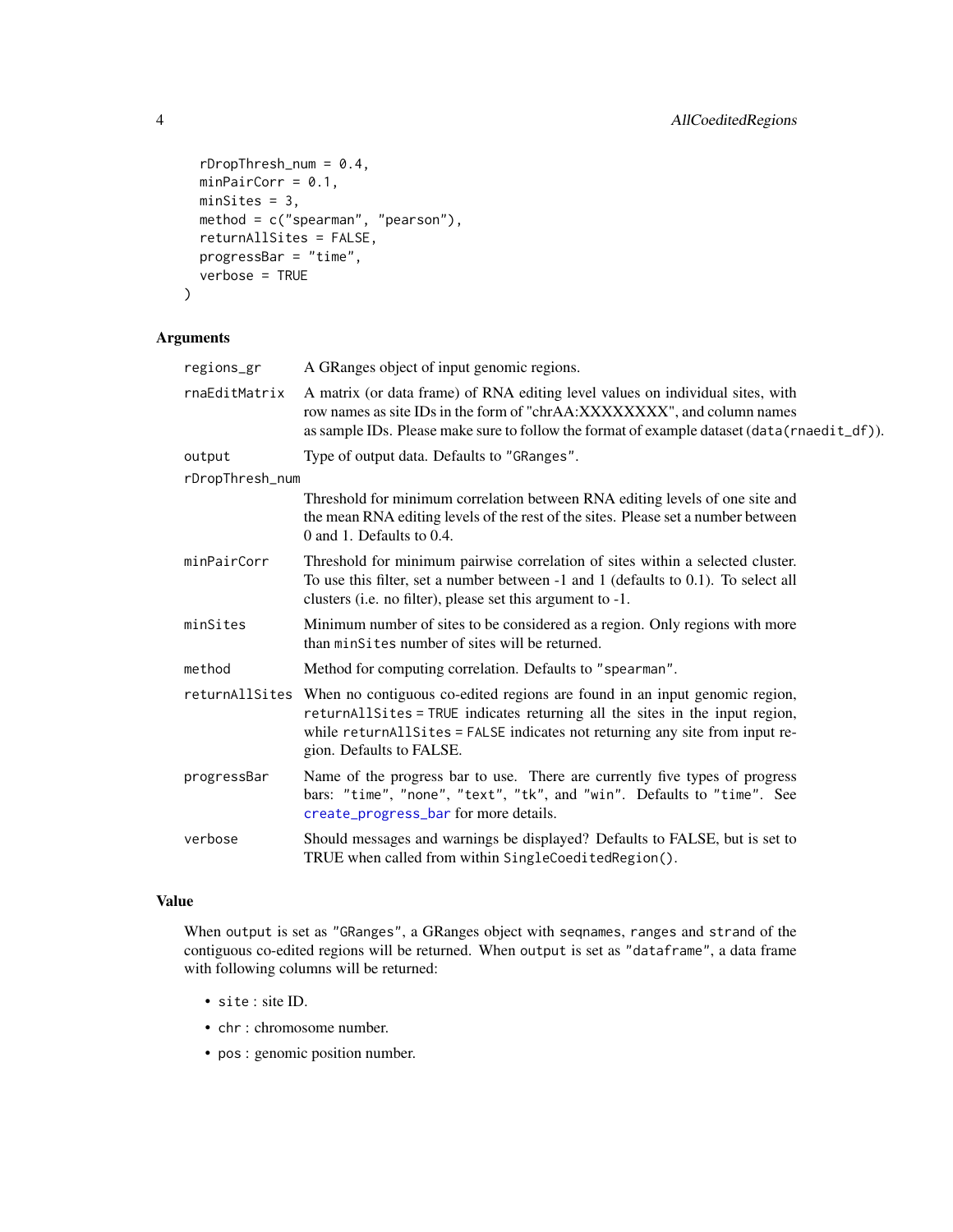#### <span id="page-4-0"></span>AnnotateResults 5

- r\_drop : the correlation between RNA editing levels of one site and the mean RNA editing levels of the rest of the sites.
- keep : indicator for co-edited sites, the sites with keep = 1 belong to the contiguous and coedited region.
- keep\_contiguous : contiguous co-edited region number.
- regionMinPairwiseCor : the pairwise correlation of a subregion.
- keep\_regionMinPairwiseCor : indicator for contiguous co-edited subregions, the regions with keepminPairwiseCor = 1 passed the minimum correlation and will be returned as a contiguous co-edited subregion.

#### See Also

[TransformToGR](#page-11-1), [AllCloseByRegions](#page-1-1), [CreateEditingTable](#page-6-1), [SummarizeAllRegions](#page-8-1), [TestAssociations](#page-9-1), [AnnotateResults](#page-4-1)

#### Examples

```
data(rnaedit_df)
genes_gr <- TransformToGR(
  genes_char = c("PHACTR4", "CCR5", "METTL7A"),
  type = "symbol",
  genome = "hg19"
)
AllCoeditedRegions(
  regions_gr = genes_gr,
  rnaEditMatrix = rnaedit_df,
  output = "GRanges",
  method = "spearman"
)
```
<span id="page-4-1"></span>AnnotateResults *Add Annotations to site-specific or region-based analysis results.*

#### Description

Add annotations to site-specific or region-based analysis results from function [TestAssociations](#page-9-1).

#### Usage

```
AnnotateResults(
  results_df,
  closeByRegions_gr = NULL,
  inputRegions_gr = NULL,
  genome = c("hg38", "hg19"),analysis = c("region-based", "site-specific")
)
```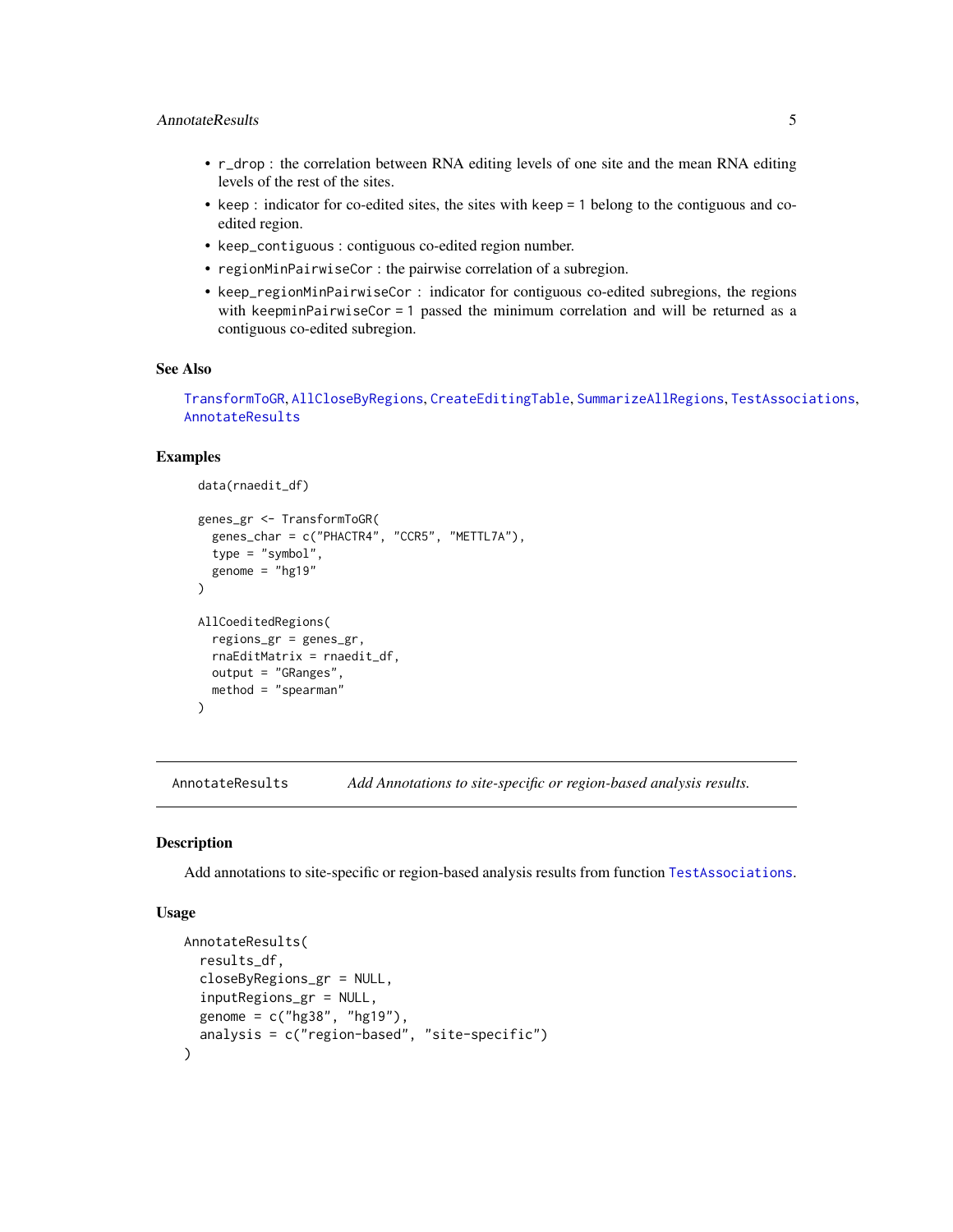#### <span id="page-5-0"></span>**Arguments**

| results_df        | An output data frame from function TestAssociations, which includes vari-<br>ables for locations and result of statistical tests for the genomic sites or regions.                |
|-------------------|-----------------------------------------------------------------------------------------------------------------------------------------------------------------------------------|
| closeByRegions_gr |                                                                                                                                                                                   |
|                   | An output GRanges object from function AllCloseByRegions, defaults to NULL.                                                                                                       |
| inputRegions_gr   |                                                                                                                                                                                   |
|                   | A GRanges object for input genomic regions, defaults to NULL.                                                                                                                     |
| genome            | Use "hg19" or "hg38" gene reference. Defaults to "hg38".                                                                                                                          |
| analysis          | Results type. Defaults to "region-based". When it's set to "site-specific",<br>arguments closeByRegions_gr and inputRegions_gr will not be used and set<br>to NULL automatically. |

#### Value

A data frame with locations of the genomic sites or regions (seqnames, start, end, width), annotations for locations (inputRegion, closeByRegion, symbol), test statistics (estimate, stdErr or coef, exp\_coef, se\_coef), pValue and false discovery rate (fdr).

#### See Also

[TransformToGR](#page-11-1), [AllCloseByRegions](#page-1-1), [AllCoeditedRegions](#page-2-1), [CreateEditingTable](#page-6-1), [SummarizeAllRegions](#page-8-1), [TestAssociations](#page-9-1)

#### Examples

```
data(rnaedit_df)
# get GRanges for genes
genes_gr <- TransformToGR(
  genes_char = c("PHACTR4", "CCR5", "METTL7A"),
 type = "symbol",
 genome = "hg19"
)
# find close-by regions within the genes
closebyRegions_gr <- AllCloseByRegions(
  regions_gr = genes_gr,
  rnaEditMatrix = rnaedit_df
\lambda# identify co-edited regions within the genes
coedited_gr <- AllCoeditedRegions(
  regions_gr = closebyRegions_gr,
 rnaEditMatrix = rnaedit_df,
  output = "GRanges",
  method = "spearman"
\lambda# summarize editing levels within each gene by maximum
summarizedRegions_df <- SummarizeAllRegions(
```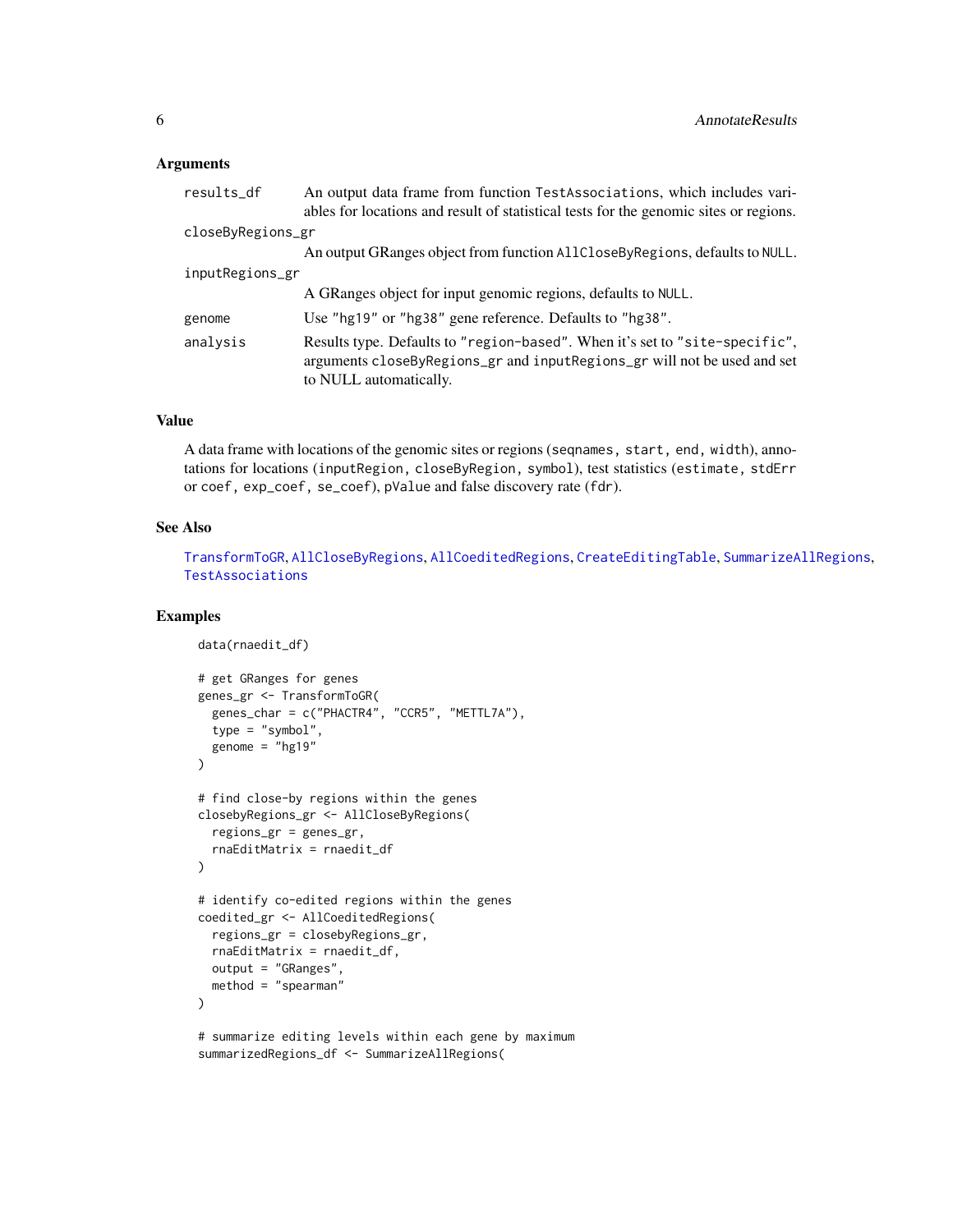```
regions_gr = coedited_gr,
  rnaEditMatrix = rnaedit_df,
  selectMethod = MaxSites
)
exm_pheno <- readRDS(
  system.file(
  "extdata",
  "pheno_df.RDS",
 package = 'rnaEditr',
 mustWork = TRUE
 )
)
# test summarized editing levels against survival outcome
results_df <- TestAssociations(
  rnaEdit_df = summarizedRegions_df,
  pheno_df = exm_pheno,
 responses_char = "sample_type",
  covariates_char = NULL,
 respType = "binary"
\lambdaAnnotateResults(
 results_df = results_df,
  closeByRegions_gr = closebyRegions_gr,
  inputRegions_gr = genes_gr,
  genome = "hg19"
)
```
<span id="page-6-1"></span>CreateEditingTable *Convert RNA editing matrix into a special data frame with class* rnaEdit\_df*.*

#### Description

Convert RNA editing matrix to a special data frame with class rnaEdit\_df, which is then used to identify differentially co-edited regions with function [TestAssociations](#page-9-1).

#### Usage

```
CreateEditingTable(rnaEditMatrix)
```
#### Arguments

rnaEditMatrix A matrix of RNA editing level values on individual sites, with row names as site IDs in the form of "chrAA:XXXXXXXX", and column names as sample IDs. Please make sure to follow the format of example dataset (data(rnaedit\_df)).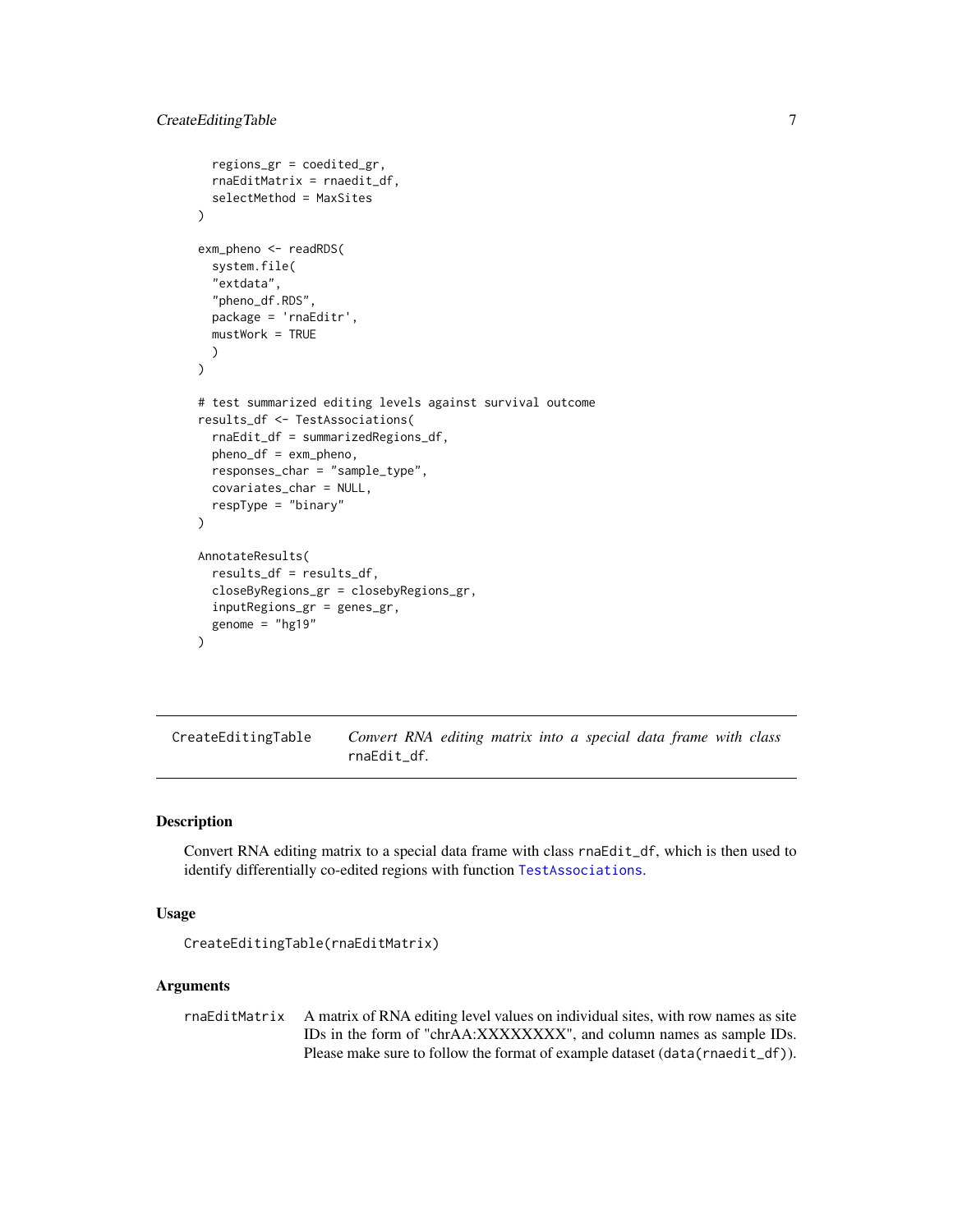#### <span id="page-7-0"></span>Value

A dataset of class rnaEdit\_df, includes variables seqnames, start, end, width and summarized RNA editing levels in each sample.

#### See Also

[TransformToGR](#page-11-1), [AllCloseByRegions](#page-1-1), [AllCoeditedRegions](#page-2-1), [SummarizeAllRegions](#page-8-1), [TestAssociations](#page-9-1), [AnnotateResults](#page-4-1)

#### Examples

```
data(rnaedit_df)
CreateEditingTable(rnaEditMatrix = rnaedit_df)[1:3, 1:5]
```
rnaedit\_df *Example breast cancer RNA editing dataset.*

#### Description

A subset of the TCGA breast cancer RNA editing dataset for 272 edited sites on genes PHACTR4, CCR5, METTL7A and a few randomly sampled sites for 221 subjects.

#### Usage

rnaedit\_df

#### Format

A data frame containing RNA editing levels for 272 sites (in the rows) for 221 subjects (in the columns). Row names are site IDs and column names are sample IDs.

#### Source

Synapse database ID: syn2374375.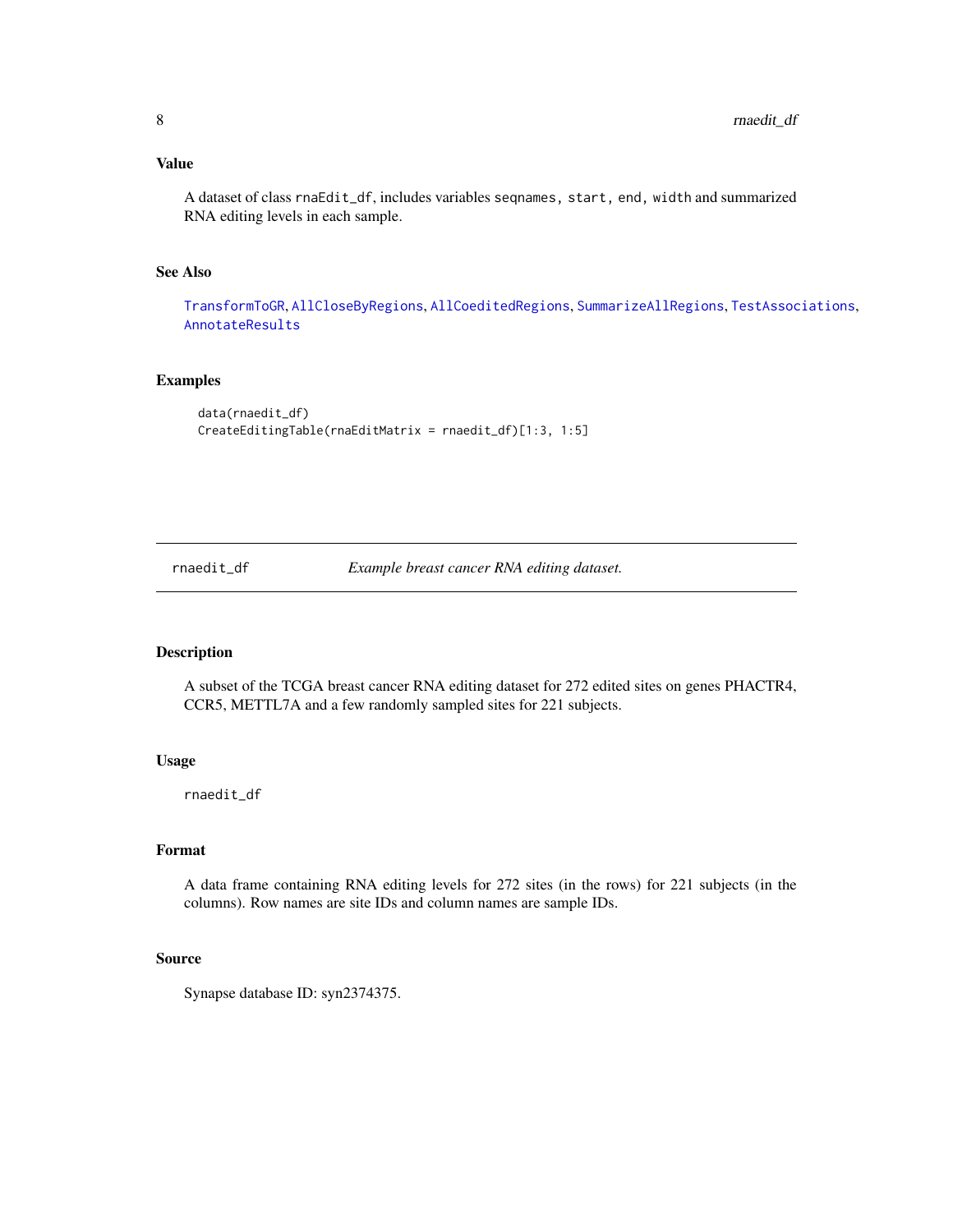<span id="page-8-1"></span><span id="page-8-0"></span>SummarizeAllRegions *Summarize RNA editing levels from multiple sites in regions.*

#### Description

A wrapper function to summarize RNA editing levels from multiple sites in regions.

#### Usage

```
SummarizeAllRegions(
  regions_gr,
  rnaEditMatrix,
  selectMethod = MedianSites,
 progressBar = "time",
  ...
)
```
#### Arguments

| A matrix (or data frame) of RNA editing level values for individual sites, with<br>rnaEditMatrix<br>row names as site IDs in the form of "chrAA:XXXXXXX", and column names<br>Method for summarizing regions. Available options are "MaxSites", "MeanSites",<br>selectMethod<br>"MedianSites", "PC1Sites". Please see RegionSummaryMethod for more de-<br>tails.<br>Name of the progress bar to use. There are currently five types of progress<br>progressBar<br>bars: "time", "none", "text", "tk", and "win". Defaults to "time". See<br>create_progress_bar for more details.<br>Dots for additional internal arguments (currently unused).<br>$\cdots$ | regions_gr | A GRanges object of input genomic regions.                                                     |
|-------------------------------------------------------------------------------------------------------------------------------------------------------------------------------------------------------------------------------------------------------------------------------------------------------------------------------------------------------------------------------------------------------------------------------------------------------------------------------------------------------------------------------------------------------------------------------------------------------------------------------------------------------------|------------|------------------------------------------------------------------------------------------------|
|                                                                                                                                                                                                                                                                                                                                                                                                                                                                                                                                                                                                                                                             |            | as sample IDs. Please make sure to follow the format of example dataset $(data(rnaedit_df))$ . |
|                                                                                                                                                                                                                                                                                                                                                                                                                                                                                                                                                                                                                                                             |            |                                                                                                |
|                                                                                                                                                                                                                                                                                                                                                                                                                                                                                                                                                                                                                                                             |            |                                                                                                |
|                                                                                                                                                                                                                                                                                                                                                                                                                                                                                                                                                                                                                                                             |            |                                                                                                |

#### Value

A data frame of the class rnaEdit\_df, includes variables seqnames, start, end, width and summarized RNA editing levels in each sample.

#### See Also

[TransformToGR](#page-11-1), [AllCloseByRegions](#page-1-1), [AllCoeditedRegions](#page-2-1), [CreateEditingTable](#page-6-1), [TestAssociations](#page-9-1), [AnnotateResults](#page-4-1)

#### Examples

data(rnaedit\_df)

```
genes_gr <- TransformToGR(
 genes_char = c("PHACTR4", "CCR5", "METTL7A"),
```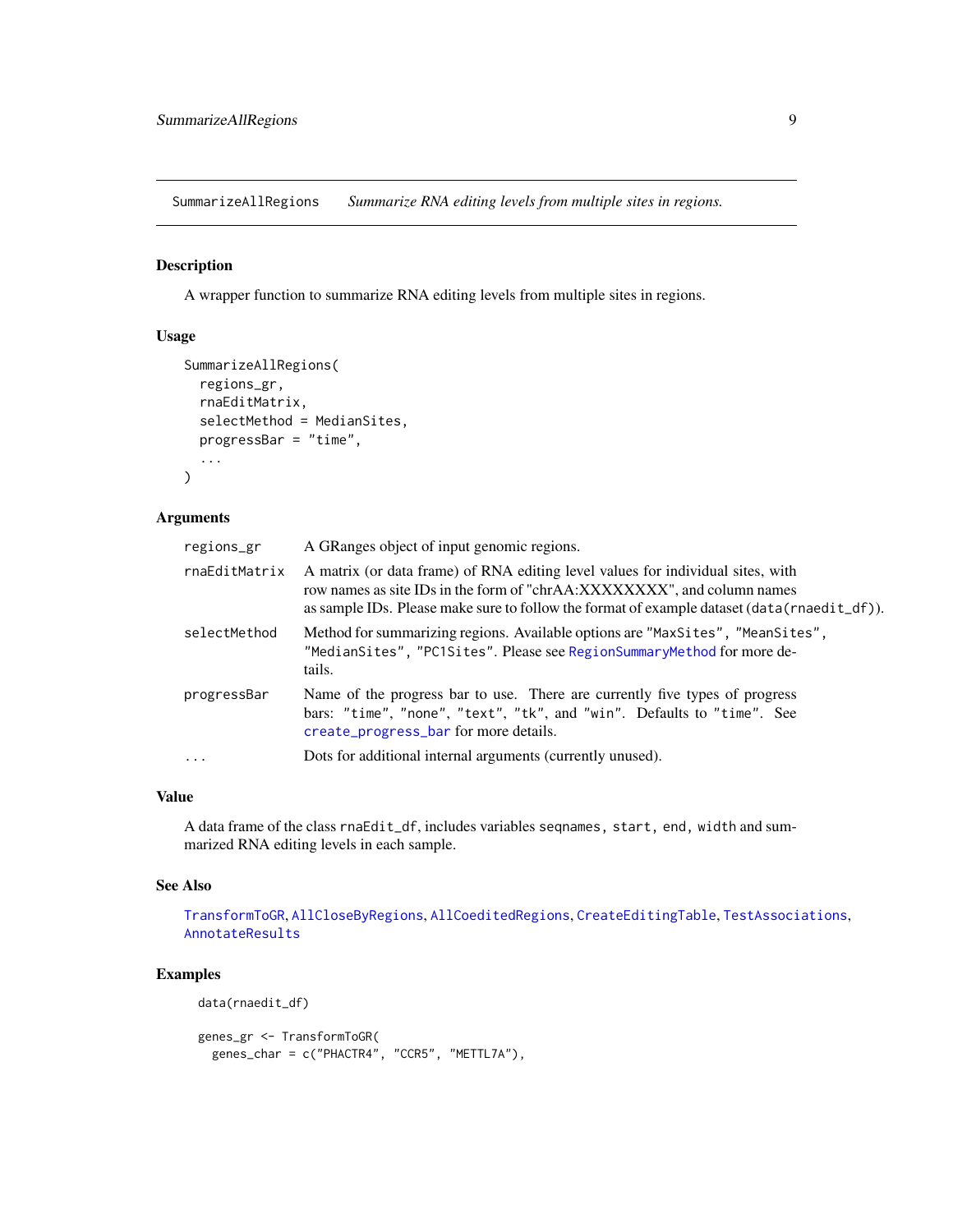```
type = "symbol",
 genome = "hg19"
)
exm_regions <- AllCoeditedRegions(
 regions_gr = genes_gr,
 rnaEditMatrix = rnaedit_df,
 output = "GRanges",
 method = "spearman"
\lambdaSummarizeAllRegions(
 regions_gr = exm_regions,
  rnaEditMatrix = rnaedit_df
)[1:3, 1:6]
```
<span id="page-9-1"></span>TestAssociations *Test associations between phenotype and RNA editing levels.*

#### Description

A wrapper function to test associations between phenotype and RNA editing levels in single-site analysis or summarized RNA editing levels in region-based analysis.

#### Usage

```
TestAssociations(
  rnaEdit_df,
  pheno_df,
  responses_char,
  covariates_char = NULL,
  respType = c("binary", "continuous", "survival"),
 progressBar = "time",
  orderByPval = TRUE
)
```
#### Arguments

| rnaEdit_df | A data frame with class rnaEdit_df, which is a output from function CreateEditingTable()<br>or function SummarizeAllRegions(). This data frame should include RNA<br>editing level values, with row names as site IDs or region IDs, and column names<br>as sample IDs. |
|------------|-------------------------------------------------------------------------------------------------------------------------------------------------------------------------------------------------------------------------------------------------------------------------|
| pheno_df   | A data frame with phenotype and covariates, which should include all the sam-<br>ples in rnaEdit_df. Please make sure the input pheno_df has the variable<br>named "sample" to indicate sample IDs.                                                                     |

<span id="page-9-0"></span>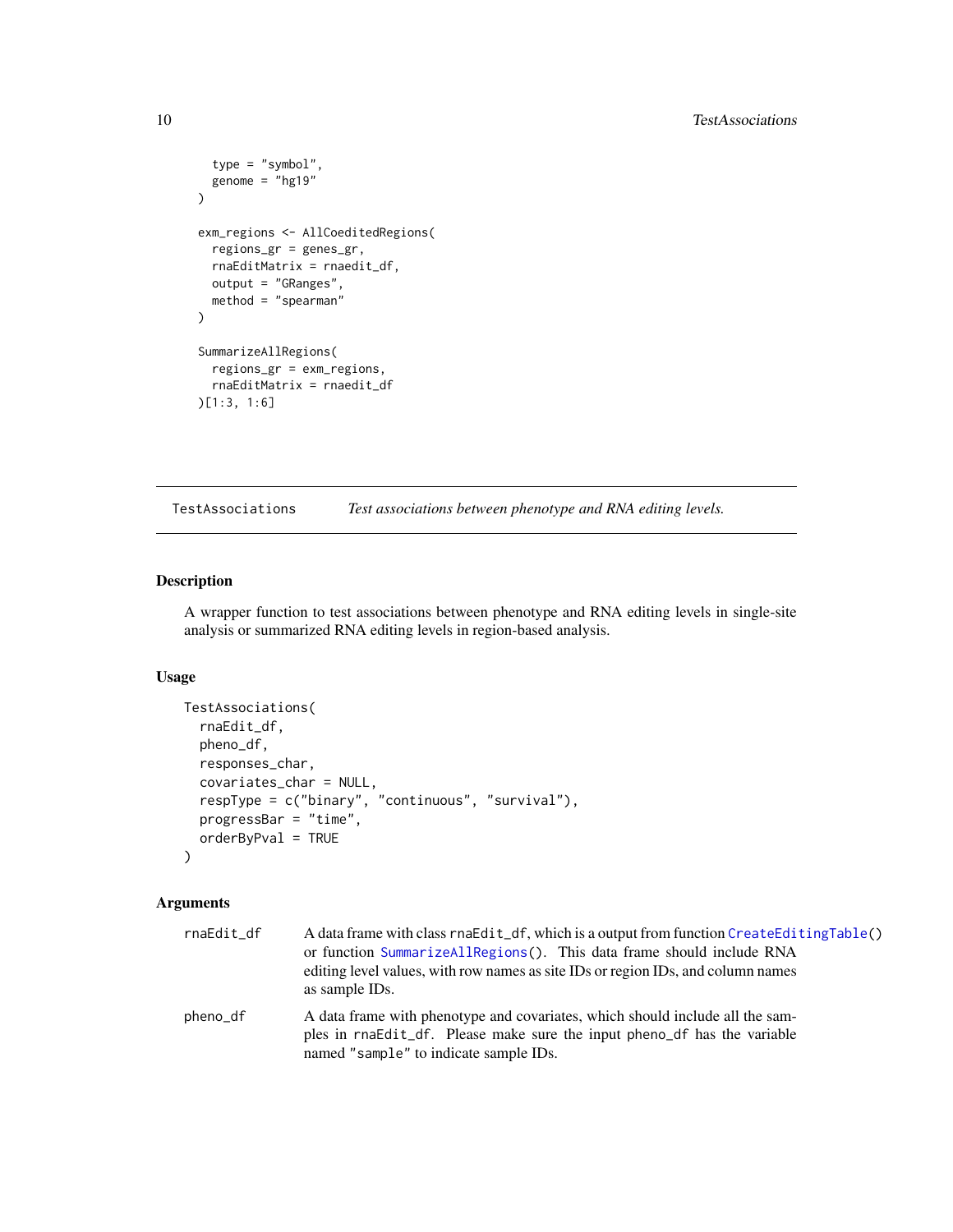<span id="page-10-0"></span>

|                 | responses_char A character vector of names of response variables in pheno_df. When respType                                                                                                    |
|-----------------|------------------------------------------------------------------------------------------------------------------------------------------------------------------------------------------------|
|                 | is set as "survival", responses_char should have length 2. The first element                                                                                                                   |
|                 | must be the name of the variable with following up time, and the second ele-                                                                                                                   |
|                 | ment must be status indicator. Status indicator should be coded as $0/1(1=$ death),                                                                                                            |
|                 | TRUE/FALSE(TRUE=death), or 1/2(death). Please make sure variable names                                                                                                                         |
|                 | are in this order. We have not tested this code on interval-censored data; use at                                                                                                              |
|                 | your own risk. See Surv for more details.                                                                                                                                                      |
| covariates_char |                                                                                                                                                                                                |
|                 | A character vector of names of covariate variables in pheno_df.                                                                                                                                |
| respType        | Type of outcome. Defaults to "binary".                                                                                                                                                         |
| progressBar     | Name of the progress bar to use. There are currently five types of progress<br>bars: "time", "none", "text", "tk", and "win". Defaults to "time". See<br>create_progress_bar for more details. |

orderByPval Sort co-edited regions by model p-value or not? Defaults to TRUE.

#### Value

A data frame with locations of the genomic regions or sites (seqnames, start, end, width), test statistics (estimate, stdErr or coef, exp\_coef, se\_coef), pValue and false discovery rate (fdr).

#### See Also

[TransformToGR](#page-11-1), [AllCloseByRegions](#page-1-1), [AllCoeditedRegions](#page-2-1), [CreateEditingTable](#page-6-1), [SummarizeAllRegions](#page-8-1), [AnnotateResults](#page-4-1)

#### Examples

```
data(rnaedit_df)
genes_gr <- TransformToGR(
 genes_char = c("PHACTR4", "CCR5", "METTL7A"),
 type = "symbol",
 genome = "hg19"
)
exm_regions <- AllCoeditedRegions(
 regions_gr = genes_gr,
 rnaEditMatrix = rnaedit_df,
 output = "GRanges",
 method = "spearman"
\lambdasum_regions <- SummarizeAllRegions(
 regions_gr = exm_regions,
 rnaEditMatrix = rnaedit_df,
 selectMethod = MaxSites
)
exm_pheno <- readRDS(
```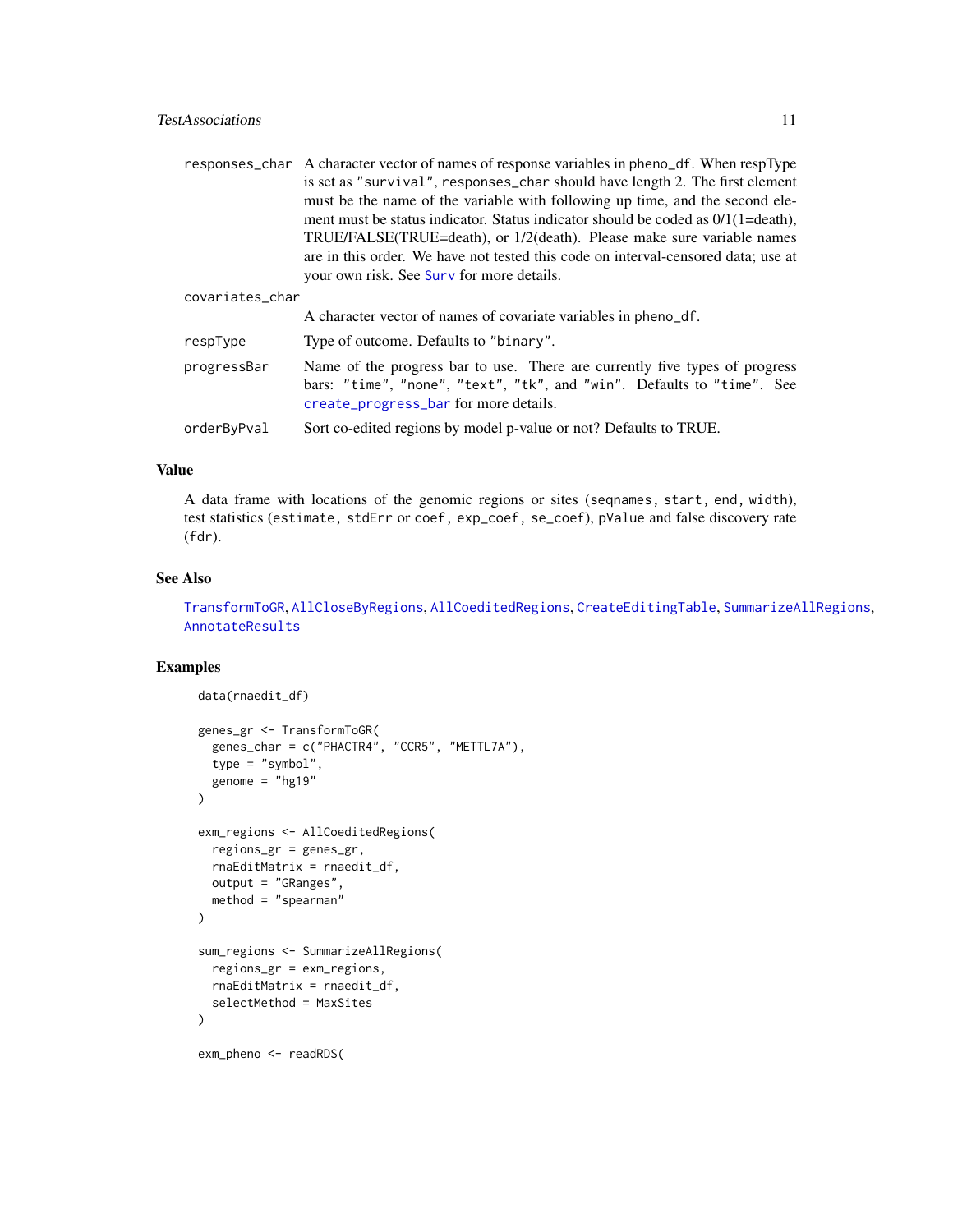```
system.file(
  "extdata",
  "pheno_df.RDS",
  package = 'rnaEditr',
 mustWork = TRUE
 )
\mathcal{L}TestAssociations(
  rnaEdit_df = sum_regions,
 pheno_df = exm_pheno,
 responses_char = "sample_type",
  covariates_char = NULL,
 respType = "binary"
)
```
<span id="page-11-1"></span>TransformToGR *Transform gene symbols or region ranges into GRanges object.*

#### Description

Transform a character vector of gene symbols or region ranges into a GRanges object.

#### Usage

```
TransformToGR(
  genes_char,
  type = c("symbol", "region"),
  genome = c("hg38", "hg19")
\mathcal{L}
```
### Arguments

| genes_char | A character vector of gene symbols or region ranges. If you select type to be<br>"symbol", then please make sure your input of genes_char is in the format of<br>c("ABCB10", "PEX26"). If you select type to be "region", then please make<br>sure your input of genes_char is in the format of c("chr1:33772367-33791699",<br>"chr22:18555686-18573797"). |
|------------|------------------------------------------------------------------------------------------------------------------------------------------------------------------------------------------------------------------------------------------------------------------------------------------------------------------------------------------------------------|
| type       | What is the type of genes_char. Can be "symbol" (default) or "region".                                                                                                                                                                                                                                                                                     |
| genome     | Use "hg19" or "hg38" gene reference. Defaults to "hg38". It's only used when<br>type is set to "symbol"                                                                                                                                                                                                                                                    |

#### Details

TransformToGR() uses the hg19/hg38 genes to associate gene symbols with their genomic region ranges. The pre-processed dataset is saved in inst/extdata in this package.

Users who wish to add gene symbols to the GRanges created using function TransformToGR() can use function AddMetaData(). Please see [AddMetaData](#page-0-0) for details.

<span id="page-11-0"></span>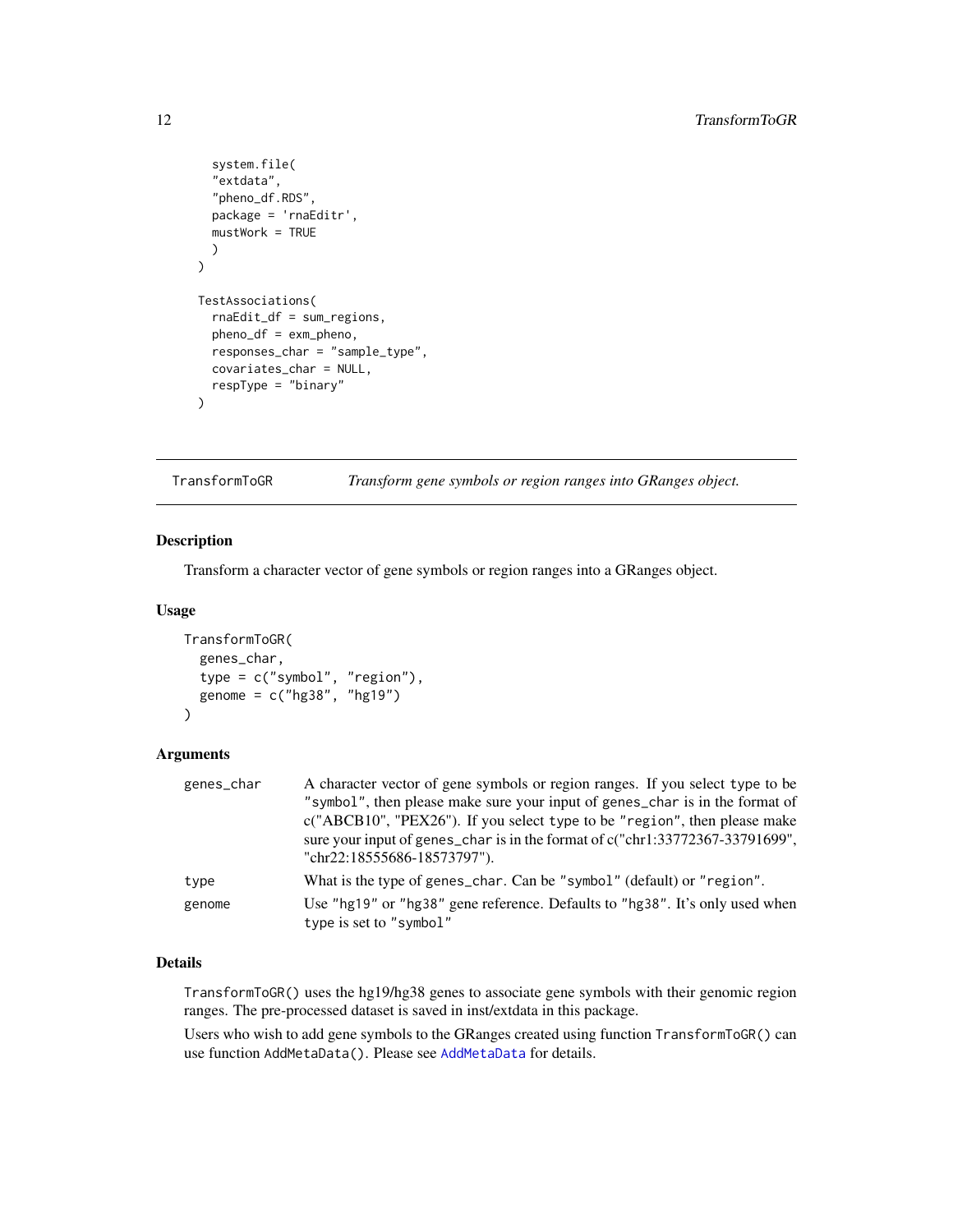#### <span id="page-12-0"></span>t\_rnaedit\_df 13

#### Value

A GRanges object with seqnames, ranges and strand.

#### See Also

[AllCloseByRegions](#page-1-1), [AllCoeditedRegions](#page-2-1), [CreateEditingTable](#page-6-1), [SummarizeAllRegions](#page-8-1), [TestAssociations](#page-9-1), [AnnotateResults](#page-4-1)

#### Examples

```
TransformToGR(
  genes_char = c("PHACTR4", "CCR5", "METTL7A"),
  type = "symbol",
  genome = "hg19")
TransformToGR(
  genes_char = c("chr22:18555686-18573797", "chr22:36883233-36908148"),
  type = "region",
  genome = "hg19"
)
```
t\_rnaedit\_df *Transposed breast cancer example dataset.*

#### Description

A subset of the TCGA breast cancer RNA editing dataset for 20 randomly selected RNA editing sites and 50 randomly selected subjects from example dataset rnaedit\_df. Please note that this is only a computational testing dataset for inner functions of this package. To test main functions, please use dataset rnaedit\_df instead.

#### Usage

t\_rnaedit\_df

#### Format

A data frame containing RNA editing levels for 50 subjects (in the rows) at 20 edited sites (in the columns). Row names are sample IDs and column names are site IDs.

#### Source

Synapse database ID: syn2374375.